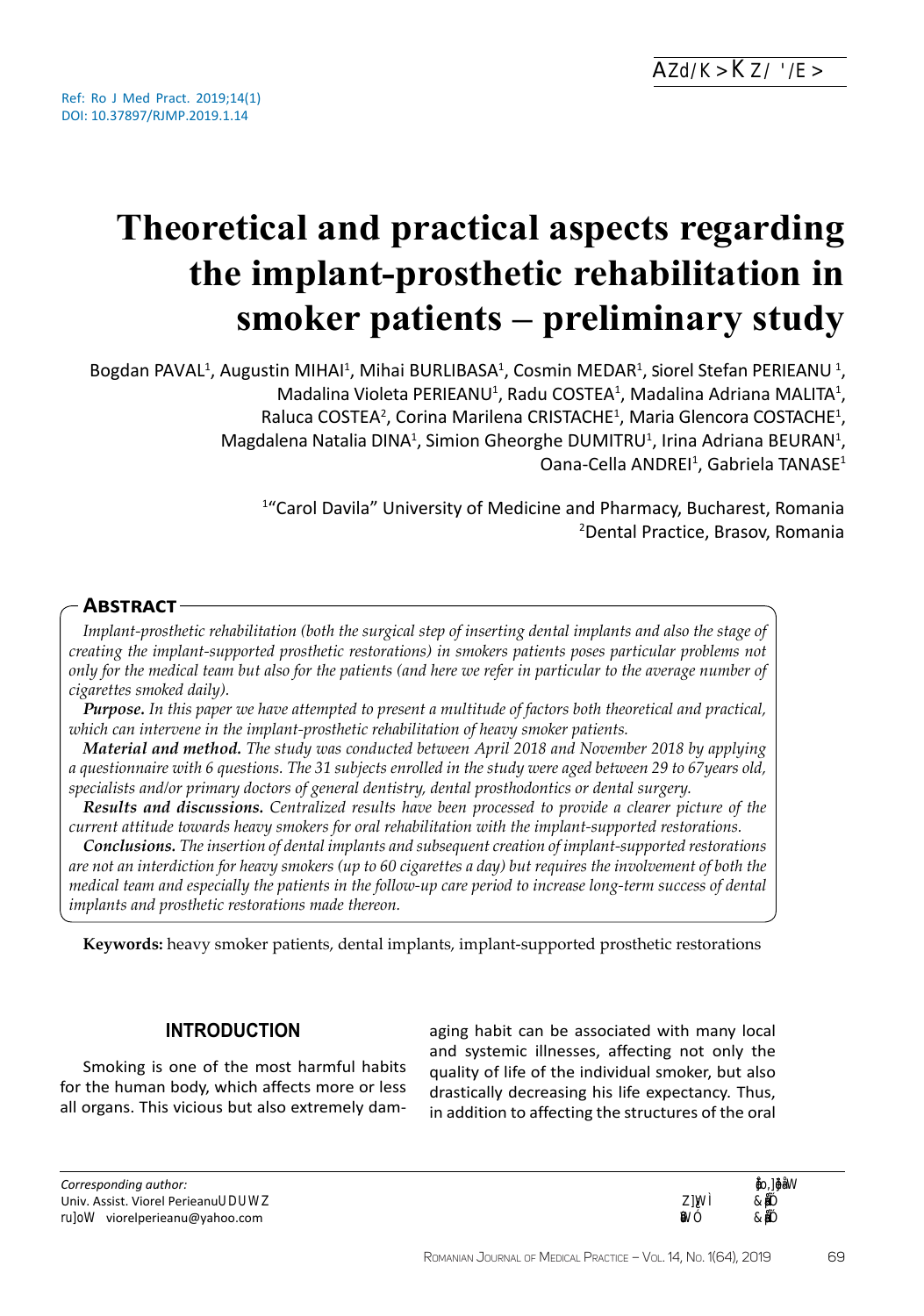cavity, smoking can be incriminated in the production of heart attack, lung cancer, pulmonary bronchitis, kidney and bladder disease, digestive and liver disorders etc. (1-6).

Cigarette smoke contains a number of harmful substances, consisting of 2 phases: a gaseous phase (containing ammonia, formaldehyde, carbon monoxide, as well as a number of about 70 carcinogenic potential products such as benzoprene and dimethylnitozamines) and a solid phase (containing nicotine tar, benzine and benzopirines) (1-6).

This nicotine tart which forms the solid phase of cigarette smoke, tar inhaled with cigarette smoke, is sticky in its condensed form and produces yellowish-brown stains on dental surfaces. Nicotine, an alkaloid compound with rapid absorption in the pulmonary circulation, quickly reaches the brain, creates dependence, increases blood pressure and produces peripheral vasoconstriction (1-6).

But, at the oral cavity, cigarette smoke is more often incriminated in the occurrence of precancerous lesions (leukoplasia, erythroplasty, keratosis), cancerous lesions (squamous cell carcinoma), periodontal disease (ischemia, scarring, periodontal system infections, periodontal pockets, gingival and alveolar retraction), peri-implantitis, halitosis, root caries, increased incidence of dental caries, alteration of taste perception etc. (1-6).

In this study, we are interested in the many aspects that may appear in implant-prosthetic rehabilitated smoker patients, namely: both after the surgical stage, the insertion of the dental implants, then during the ostoeintegration period, and subsequently in the stage after creating the implant-supported prosthetic restorations. In this sense, it is still necessary to give a very succinct explanation of the main specialty notions, which we will use in the making this article.

## **GENERAL DATA**

Definitely, tobacco dependence is currently for classical smokers, already a chronic state. At the same time, we can even say that nicotine is found in the drug family, and the dependence induced and maintained by it requires repeated interventions, some even very expensive, especially from health point of view (nicotine addiction consists of physical dependence and psychological dependence) (1-4). In the context of this study, we talk about smokers, daily smokers

not occasional smokers, patients who smoke greater than 20 and at most 60 cigarettes a day.

In dentistry, the insertion of dental implants is a surgical step, and the implant-supported prosthetic restorations are a mixed stage, comprising both clinical (implying dental office) and technical (implying dental laboratory) phases. Thus, the insertion of dental implants and subsequent creation of implant-supported restorations in smoker patients up to 60 cigarettes a day is not, from our point of view, a prohibition, but involves a set of recommendations from the medical team which must be implemented by the patients, for the success of subsequent implant-prosthetic rehabilitation. But the insertion of dental implants for patients who smoke on daily average from 60 cigarettes up, we do not recommend the use of these devices because the risk of rejection can become a certainty (7-16).

Among the harmful effects that smoking can have on dental implants and thus on implant-supported prosthetic restorations, we recall (1-6):

- In the short term, smoking slows down bone and soft tissue healing and may even call into question the tissular integration of dental implants (epithelial and bone integration);
- In the medium and long term, smoking may contribute to frequency increase of complications that occur around dental implants, which in time may even lead to implant loss and also of implant-supported prosthetic restorations, issues well evidenced by medical imaging. Among these complications, the following should be mentioned: loss of bone structures following insertion of the dental implant; increasing the incidence of peri-implantitis (peri-implantitis can be considered a localized infection, which has many aspects in common with chronic periodontal disease); influencing the success rate of bone grafts etc.;
- Smoking allows excessive accumulation of dental microbial plaques on implant-supported prosthetic restorations, in a much shorter time than normal, and the microbial bio-film can irreversibly affect the stability of the dental implants and therefore of these prosthetic works;
- Smoking greatly inhibits the effectiveness of antibiotics, as well as of antiseptics and/or other medicinal products recommended by the dental team, both imme-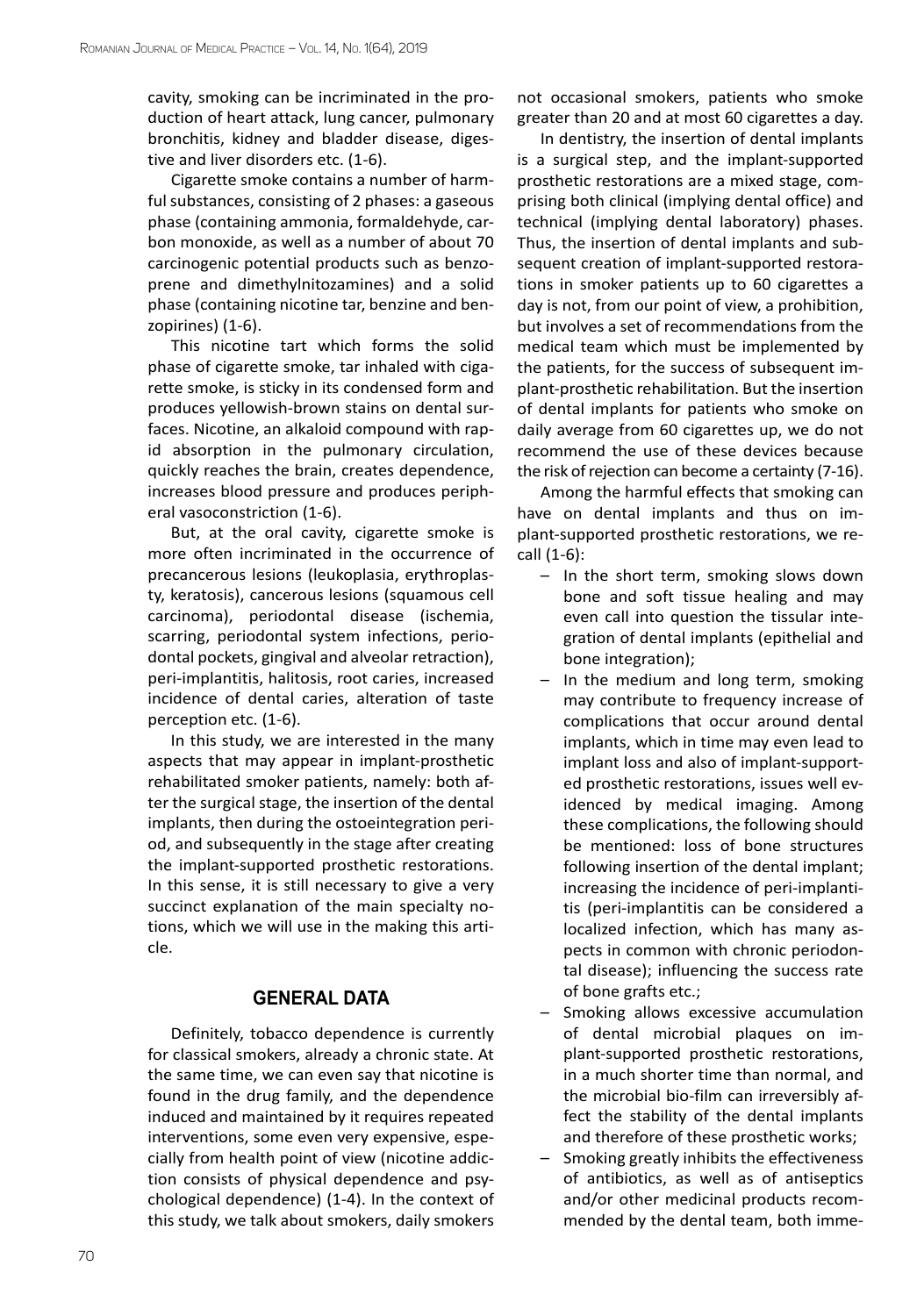diately after implant surgery and subsequently after creating implant-supported restorations.

## **PURPOSE OF THE STUDY**

Having as a starting point these harmful effects that smoking can produce on dental implants, as well on implant-supported restorations, but also after studying literature, to prevent lowering the success rate of dental implants and implant-supported restorations in smokers (with a daily average of up to 60 cigarettes), dentists are able to make a number of recommendations to these patients, recommendations from which we mention:

- First of all, it would be ideal for the patient to give up smoking definitively, or at least a week or two before the insertion of the dental implants and 8 weeks thereafter. From our point of view, in order to ensure medium and long term stability of dental implants and subsequently maintenance of implant-supported prosthetic restorations in the oral cavity, it is advisable to quit smoking at least 2-3 weeks before insertion dental implants.
- Secondly, in addition to the definitively give up of this vicious habit, it is recommended to remove the microbial plaque from the oral cavity, including the one that appear on the implant-supported prosthetic restorations, in order to avoid the occurrence of peri-implantitis, through rigorous hygiene provided by patients or by the prophylactic measures provided by the dental team at least 3 times a year. Practically, prevention of peri-implant diseases should be an important goal for both the physician and the patient.

Specifically, preventative care standards must be part of treatments through implant-supported prosthetic restorations and become a routine practice. Patient comfort should be considered, and can be achieved by daily appliance of oral hygiene measures (which should take into account the doctor's recommendations, depending on the particularities of dental implant treatment); At the same time, the effort of the medical team, which manages to motivate the patient for the daily appliance of the prophylactic methods, but also by the appliance of the professional hygiene measures within the follow-up period, is extremely important (1-4). But

to achieve these goals, both patients (and here we refer especially to smokers) and dental practitioners need to be aware, these things being the purpose of this study.

## **MATERIAL AND METHOD**

In the practice of dental medicine, by patient follow-up care we understand (1-4): prevention, detection, control and treatment of relapses or new diseases (for example, in our case, peri-implantitis). Follow-up care the implant-prosthetic rehabilitated patient includes the following steps (1-4):

- Updating the medical and dental history;
- Examination of soft extra- and intra- oral tissues;
- Clinical evaluation of dental implants;
- Performing control radiographs;
- Removing the microbial plaque and tartar;
- Checking for proper oral hygiene realized by the patient.

To carry out this study, a total of 31 dentists were selected with ages between 29 and 67 years old. All subjects involved in the study are specialists and/or primary doctors of general dentistry, dental prosthodontics or dental surgery. Of these 31 subjects, 22 were female (representing 70.97%), while 9 subjects were male (representing 29.03%) (Fig. 1). The study was conducted between April 2018 and November 2018.



*FIGURE 1. Composition of the study group*

The method chosen for this study was the questionnaire. It consisted of 6 questions that were applied to the 31 subjects involved in the study, subject to anonymity. By applying this questionnaire, it was actually attempted to implement a working protocol amongst practitioners regarding the implant-prosthetic rehabilitation of smoker patients, daily smokers not occasional smokers, patients who smoked an daily average between at least 20 and at most 60 cigarettes.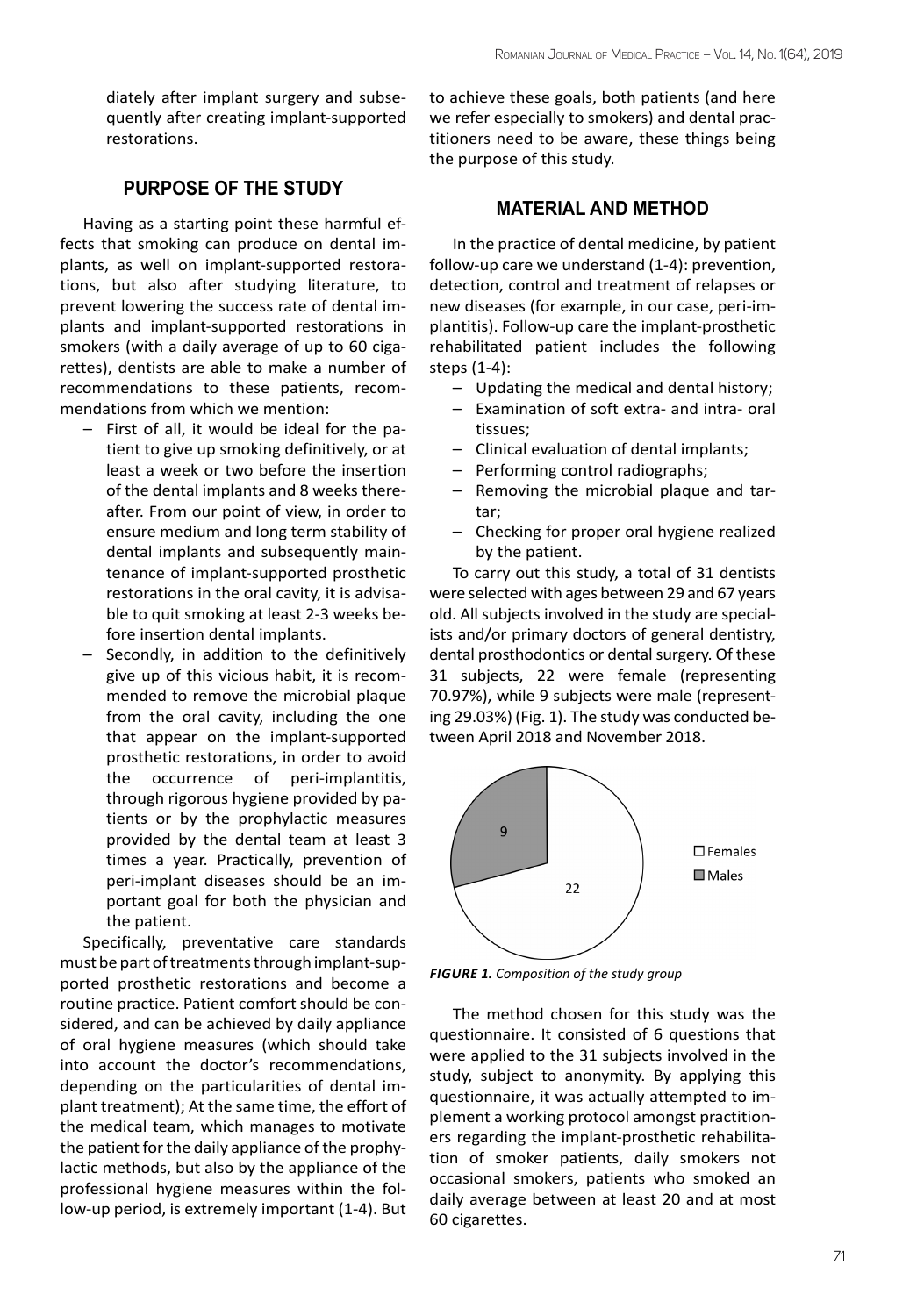The questionnaire applied to the 31 subjects has the following composition, as well as the correct answers (from the point of view of the authors):

#### *Questionnaire*

*1. Do you consider that the insertion of dental implants in smoker patients, where the daily average of smoked cigarettes exceeds 60 pieces, is: a. A categorical interdiction. b. Presents a reduced dose of risk, but can be countered by firm measures imposed by the dental team. c. Standard recommendation, subjected to high costs?*

#### *Correct answer: a.*

*2. For implant-prosthetic rehabilitate patients, cigarette smoke can lead: a. The occurrence of acute serous pulpitis; b. The occurrence of peri-implantitis; c. The excessive accumulation of dental microbial plaque on the implant-supported restorations; d. Alterations in taste perception?*

#### *Correct answers: b, c, d.*

*3. In order to prevent lowering the success rate of dental implants and implant-supported restorations on short, medium and long-term in smokers (daily average up to 60 cigarettes), it would be ideally: a. That the patient quit smoking completely; b. That the patient reduces the number of cigarettes smoked daily by 20%; c. That the patient reduces the number of cigarettes smoked daily by 30%?*

#### *Correct answer: a.*

*4. In order to prevent the occurrence of peri-implantitis in smoker patients rehabilitated with implant-supported restorations, it is recommended to: a. Definitively quit smoking; b. Removing the entire dental microbial plaque from the oral cavity (including the one created on the surface of implant-supported restorations) through a rigorous hygiene provided by both the patient and the dental team; c. An appropriate prophylactic antibiotic treatment?*

#### *Correct answers: a, b.*

*5. Preventive care standards for implant-prosthetic rehabilitated smoker patients should be: a. An integral part of implant-supported prosthetic restorations; b. Be a routine practice; c. Consider patient comfort, which can be achieved by daily oral appliance of oral hygiene measures; d. Take into account the efforts of the dental team, which manages to motivate the patient for the daily appliance of the prophylactic methods, but also by applying professional hygiene measures within the follow-up care period?*

#### *Correct answers: a, b, c, d.*

*6. The follow-up care of the implant-prosthetic rehabilitated patient includes the following steps: a. Updating the medical and dental history; b. Examination of soft tissues extraoral and intraoral; c. Clinical evaluation of dental implants; d. Performing control radiographs; e. Removal of microbial plaque and tartar; f. Checking for a proper oral hygiene made by the patient?*

#### *Correct answers: a, b, c, d, e, f.*

### **RESULTS AND DISCUSSIONS**

The analysis of the answers obtained by applying the questionnaire revealed the following aspects:

Regarding the insertion of dental implants in highly smoked patients (with a daily average of more than 60 cigarettes), 67.74% of the respondents (21 subjects) responded correctly (answer *a*), while the remaining 32.26% respondents (10 subjects) opted for response *b* (Fig. 2).



*FIGURE 2. Physicians' attitude towards the insertion of implants for heavy smoker patients*

The second question related to the effects of cigarette smoke offered the following responses from the subjects involved in the study: 27 of them (representing 87.10%) responded correctly (answers *b*, *c* and *d*) while only 4 subjects included beside correct answers the answer variant *a* (Fig. 3).



*FIGURE 3. Effects of cigarette smoke on implantprosthetic rehabilitated patients*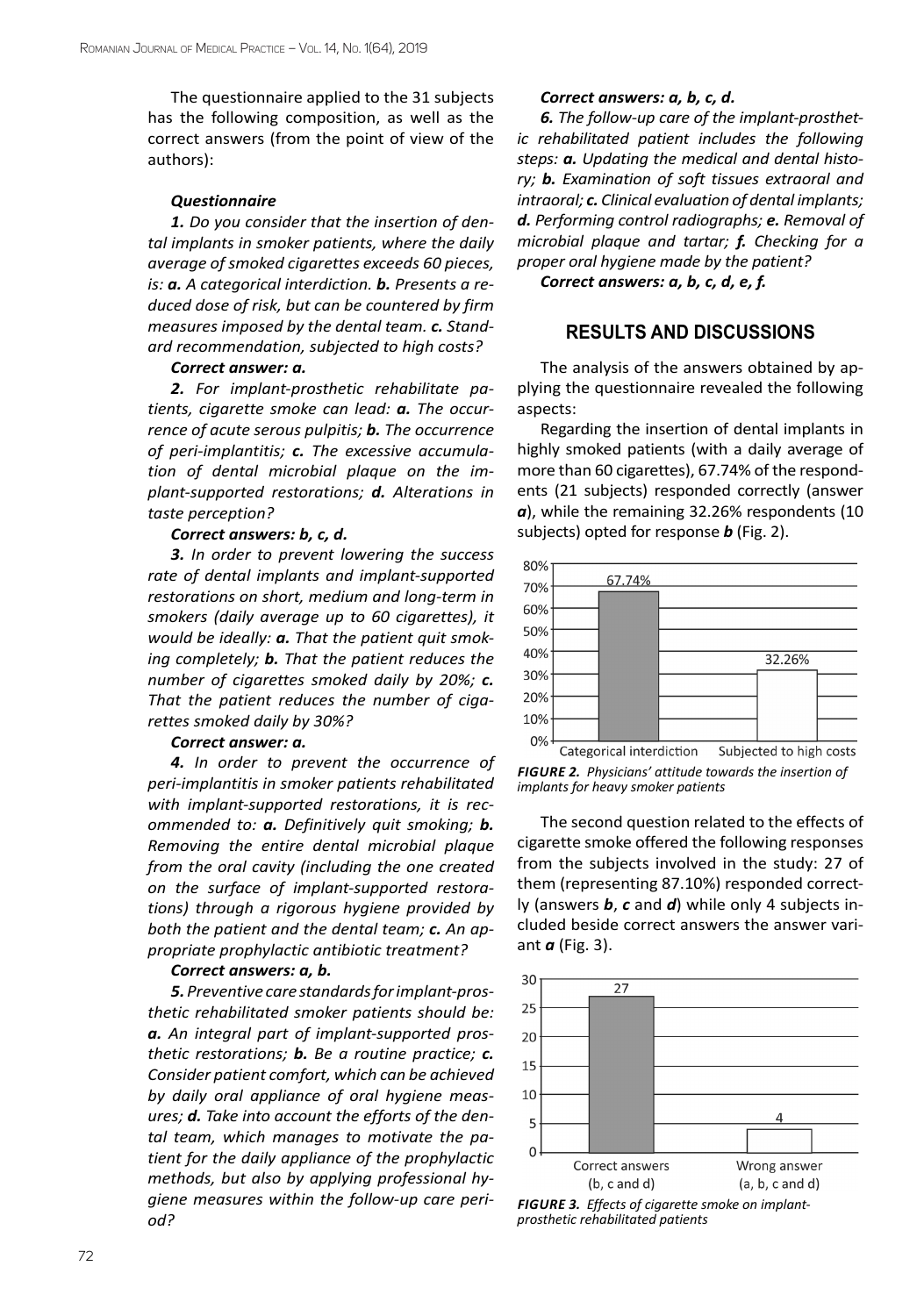Concerning the directions that patients should follow in order to prevent lowering the success rate of dental implants, the great majority of doctors involved in the study (77.42%) considered as a viable option to definitively quit smoking (answer *a*), while only 7 doctors (22.58%) considered viable the 30% reduction of cigarette consumption (Fig. 4).



*FIGURE 4. Improve the success rate of dental implants by changing the number of cigarettes smoked per day*

Among the ways to prevent peri-implantitis in smoking patients, 11 practitioners chose all the answer options (a partially wrong solution) while 20 of the practitioners (representing 64.52%) chose the correct options of response *a* and *b* (Fig. 5).



*FIGURE 5. Ways to prevent peri-implantitis for smoker patients.*

For the last two questions of this study related to preventive care standards and follow-up care of implant-prosthetic rehabilitated smoker patients, all physicians participating in this study provided the correct answers (*a, b, c* and *d* for question 5, *a, b, c, d, e* and *f* for question 6), which shows a correct and perspective thinking of the medical staff involved in this process.

#### **CONCLUSIONS**

After analyzing the answers for the 6 questions, we can conclude several extremely interesting aspects, as follows:

The insertion of dental implants and subsequent creation of implant-supported restorations in smokers up to 60 cigarettes a day is not an interdiction, but involves a set of recommendations from the medical team that patients need to put into practice: definitively quit smoking followed by a proper hygiene of the oral cavity, made by the patient and professional by the dental team. On the other hand, insertion of dental implants is not recommended in patients who smoke on average daily more than 60 cigarettes.

In smokers, including implant-prosthetic rehabilitated ones, cigarette smoke can be incriminated in precancerous lesions (leukoplasia, erythroplasia, keratosis), cancerous lesions (squamous cell carcinoma), periodontal disease (ischemia, accumulations plaque and tartar, infections of periodontal system, periodontal pockets, gingival and alveolar bone retraction), peri-implantitis, halitosis, root caries, increased incidence of dental caries, alteration of taste perception etc.

In order to have medium- and long-term success of implant-prosthetic rehabilitation in smoker patients, it is recommended to quit this vicious habit, which is smoking.

Microbial dental plaque (in fact, microbial bio-film in the oral cavity) and any inflammatory processes in this region may lead to unfavorable conditions that compromise the success of implant-prosthetic treatment not only in smoker patients but in any patient. The tissues surrounding the implant are considered to be at high risk of inflammation occurrence in the presence of the dental microbial plaque.

If at first, the key to success in implant-prosthetic rehabilitation was considered the surgical step of insertion of dental implants, later attention was directed to achieving prosthetic treatment. Recently, prophylactic treatment (with the main two segments: professional care and personal hygiene) is considered to be the key factor, which ensures the medium- and longterm success in maintaining implant-prosthetic restorations in both smoker and non-smoker patients.

The occurrence of peri-implantitis is seen more frequently among smoker than non-smoker patients. The effects of smoking are patient-dependent, but associated factors such as past history of the periodontal disease, oral personal hygiene, type of maxillary / mandibular arch, type of implant surface treatment etc. must be taken into account.